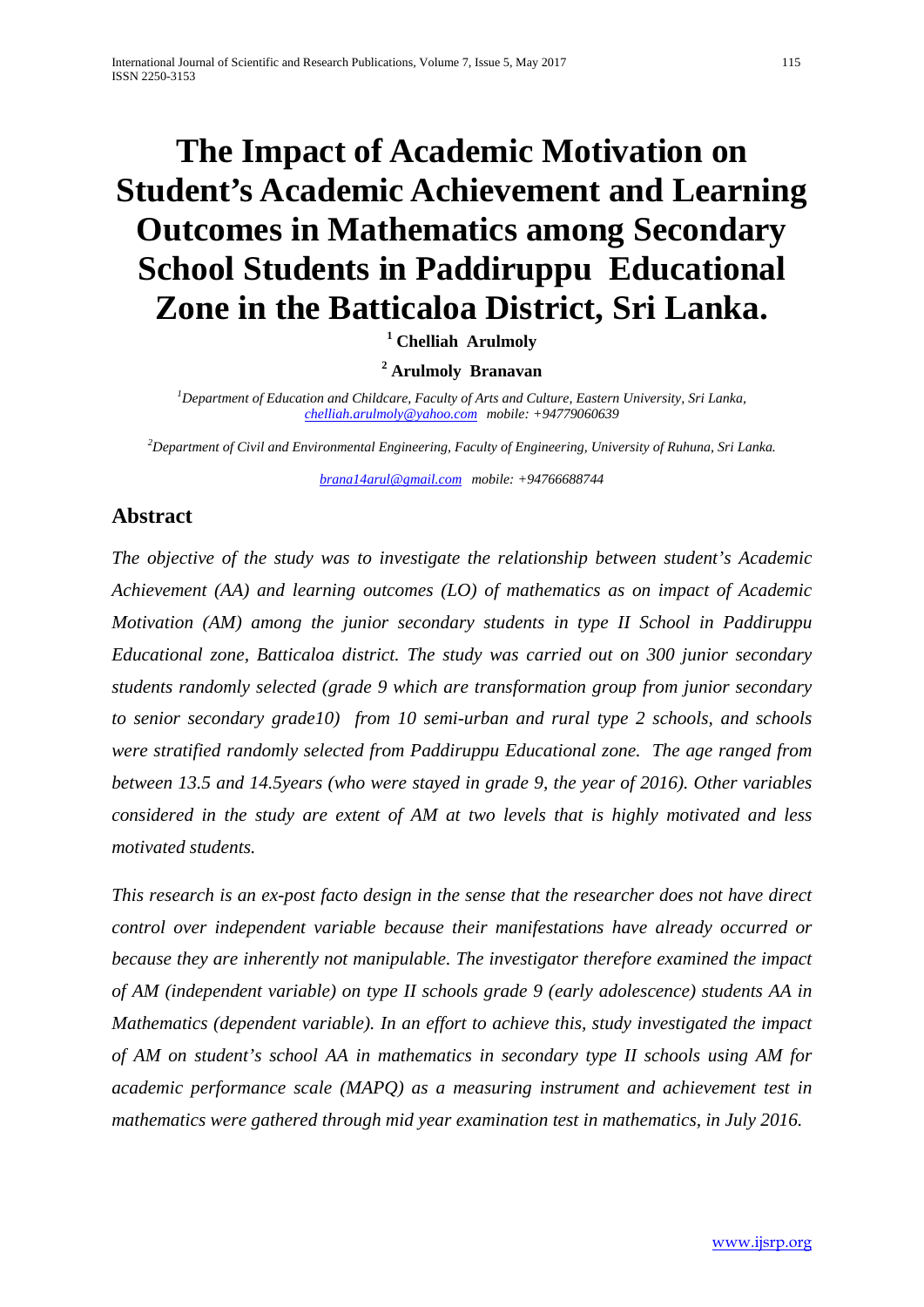*Two hypotheses were tested for significant at 0.05 level and using t-test and analysis of variance (ANOVA). Results showed that gender difference were significant when (t. calculated value =8.9; t critical value 1.96; df= 284; at 0.05 level) impact of AM on AA was compared in male and female students. Also other result indicates significant difference when ( t. calculated value=7.9 ; t critical value 1.96 ; df= 284 ; at 0.05 level ) extent of motivation*  was taken as variable of interest on AA in mathematics based on the degree of their *motivation, suggestions and recommendations on students, parents government, counsellors, educational stakeholders etc, were discussed.* 

*Keywords: Academic Motivation (AM); Academic Achievement (AA); Learning Outcome (LO); Secondary type II School; Junior Secondary Students; Mathematics.* 

# **Introduction and Background of the Study**

In the contemporary Sri Lanka, greater emphasis is being placed on Industrial and Technological development (contribution of developed countries, i.e specially Japan and China ). As a result students are being encouraged to take up science subjects. One subject that cut across all the science is mathematics. Today, mathematical methods pervade literally every field of human endeavour and play a fundamental role in economic development of a country. In our match towards scientific and technological advancement, we need nothing short of good performance in mathematics at all levels of schooling. Unfortunately performance of students in mathematics at the end of secondary education has not improved in the past decade.

Various factors have been adduced for poor performance of students in mathematics. The interest of students in mathematics have been related to the volume of work completed, students task orientation and skill acquisition, students personality and self-concept, feeling of inadequacy (Callahan, 1971), motivation, self-confidence, and anxiety(Aiken, 1976), shortage of qualified mathematics teachers (Ohuche, 1978 ; Ale, 1989), poor facilities and equipment and industrial materials for effective teaching (Oshibodu, 1984 ; Odogwu, 1994), use of traditional chalk and talk method (Oshibodu, 1988), large pupils to teacher ratio(Alele-Williams,1988) mathematics fright/phobia(Georgewill,1990) and so on. Wentzel (1998) stated that interest in activities tends to increase the likelihood that individuals formulate goals relating to that activity and invest time and effort to achieve them.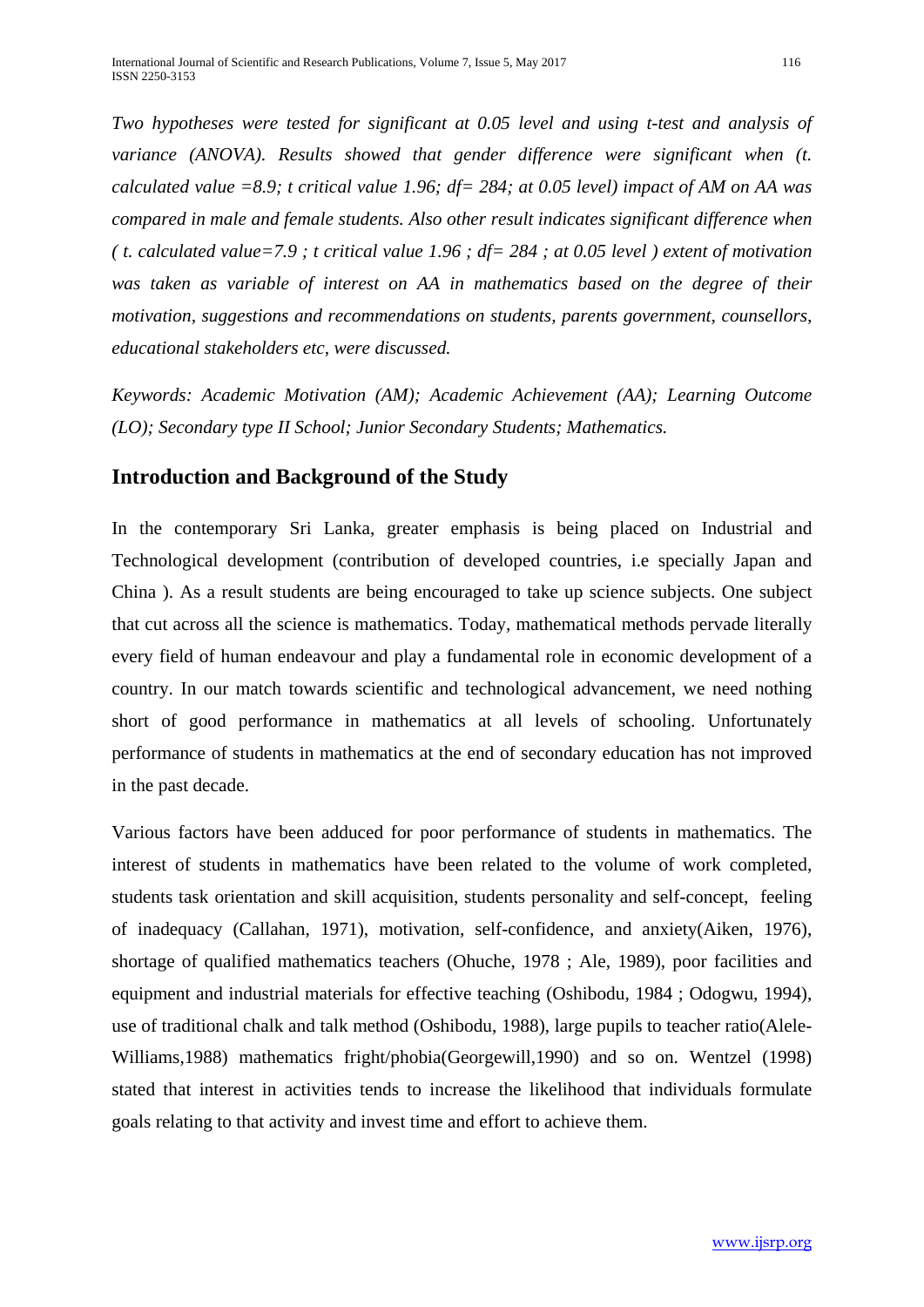Moreover, individual characteristics such as intelligence, cognitive styles, and personality play an important role in learning and instruction as does the context of learning. Other research findings have shown that individual students' characteristics variables such as motivational orientation, self-esteem and learning approaches are important factors influencing academic achievements. In the effort to improve students cognition and affective outcomes in mathematics and/or school learning, educational psychologists and mathematics educators, have continued to search for variables (personal and environmental) that could be manipulated in favour of academic gains. Of all the personal and psychological variables that have attracted researchers in this area of educational achievement, motivation seems to be gaining more popularity and leading other variables.

## **Review of the Literature**

The issues of academic motivation (AM) of students in education and the impact on academic achievement (AA) are considered as an important aspect of effective learning outcome (LO). However, a learner's reaction to education determines the extent to which he or she will go in education. The impact of academic motivation on education of mathematics of a child cannot be undermined. That is why Hall (1989) believes that there is a need to motivate students so as to arouse and sustain their interest in learning mathematics. "Academic Motivation raises question on why people behave in the way they do it". An individual could therefore, from psychologists' point of view, be seen as politically, socially and academically motivated depending on the motivate behind his or her activities.

Based on the foregoing, research on mathematics academic achievement should be considered a continuous process until there is evidence of improvement in interest and performances of the learners in the subject particularly the secondary school students. Essentially therefore, the present study is an effort in this direction. Hence the study investigates the impact of motivation on student's academic achievement.

The experimental researchers carried out by some researchers have tremendously improved the knowledge about the motivate to achieve (Gesinde, 2000). Academic motivation could be seen as self-determination to succeed in whatever activities one engages in, be it academic work, professional work, sporting events, among others. Gesinde (2000) posits that the urge to achieve varies from one individual to the other, while for some individuals need for achievement is very high whereas for others it may be very low. However, there are high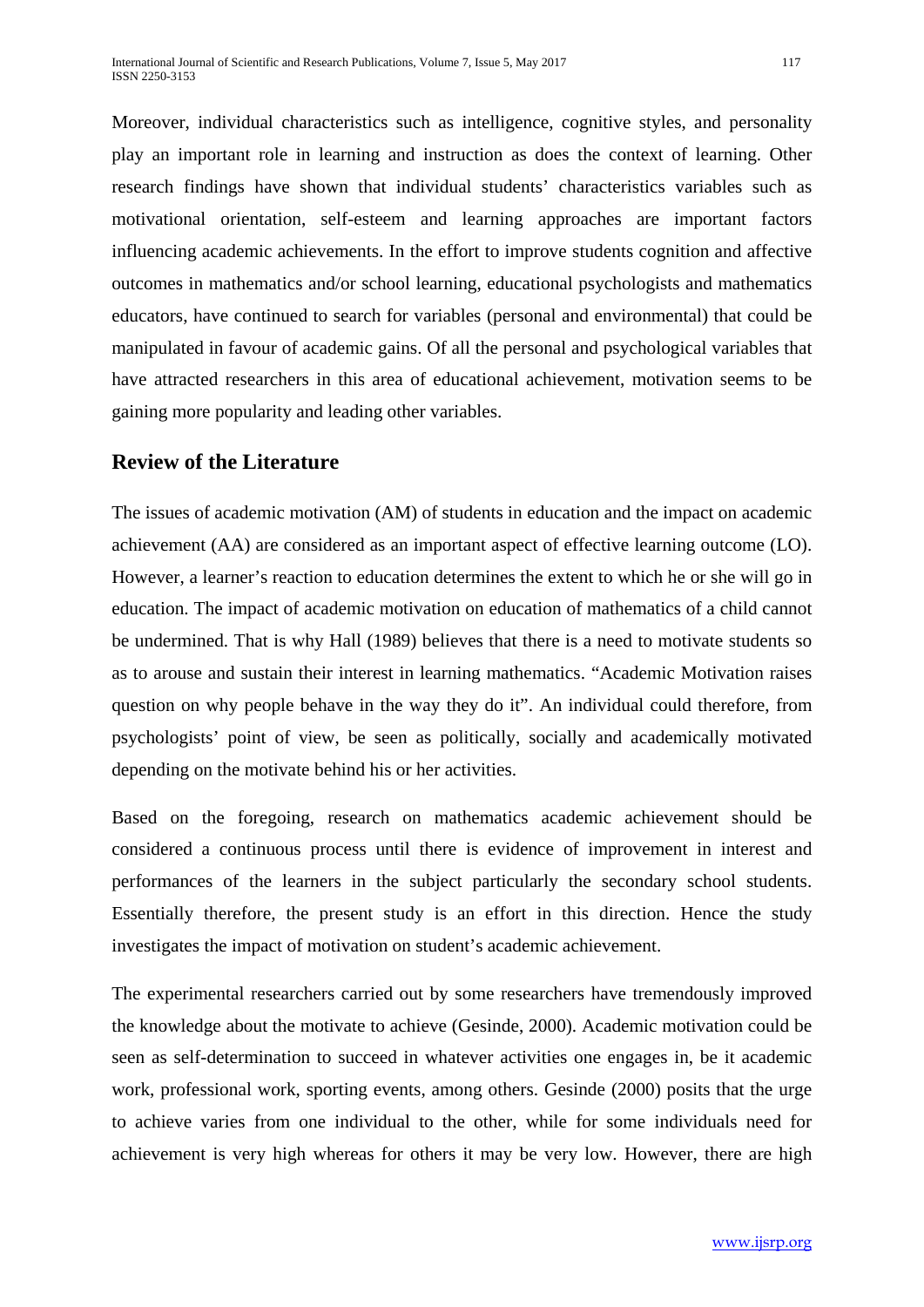achievers and low achievers. What is responsible for the variation could be the fact that achievement motivation is believed to be learnt during socialization processes and learning experiences. As a matter of fact this varies from one individual to the other. Gesinde (2000) asserts further that, those who have high achievers as their models in their early life experience would develop the high need to achieve, while those who have achievers as their models hardly develop the need to achieve.

Human being are said to be extrinsically or intrinsically motivated. Intrinsic motivation is said to be derived internally in the job itself. It is that which occurs while a person is performing an activity in which he takes delight and satisfaction in doing. Intrinsic motivation is seen as internal rewards, while extrinsic motivation is incentive or rewards that a person can enjoy after he finishes his work. Okoye (1983) opined that motivation holds the key to the understanding of human behaviour. According to him, motivation explains why one individual dodges work, another works normally satisfactorily enough to reach the height, while yet others resort to illegal and unconventional methods of achieving social, academic, economic and political recognition. He added that motivation should be carefully manipulated whether in the work situation or study situation, so that our students are neither under motivated or over motivated but appropriately motivated so as to be useful to themselves in their society and the world at large.

Akinsola (1994) investigated the relationship among college students' learning and performance goal orientation, drawing on questionnaire data from ages 17-22 of college students' total 312. It was reported that students who had a learning profile motivation had completed more semesters. They concluded that the younger students who were externally motivated tended to posses more irrational beliefs while other internally motivated students tended to be more involved in learning.

George wills (1990) hypothesised that conceptions of success of achievement goal affect both the inclination to and actual performance. This was tested in a sample of 673 Chinese adolescents. Sex differences were found in the conception of success. As part of larger project concerned with motivation factors in educational attainment Sinna et.al. (1998) focussing on Asian girls, 985 secondary school students in London and England found that Asian students of both sexes rated parents and friend as more important in contributing to academic success. Yoloye (1976) carried out a descriptive survey on the cause of poor academic achievement in Northern Nigeria. He reported that majority of the children who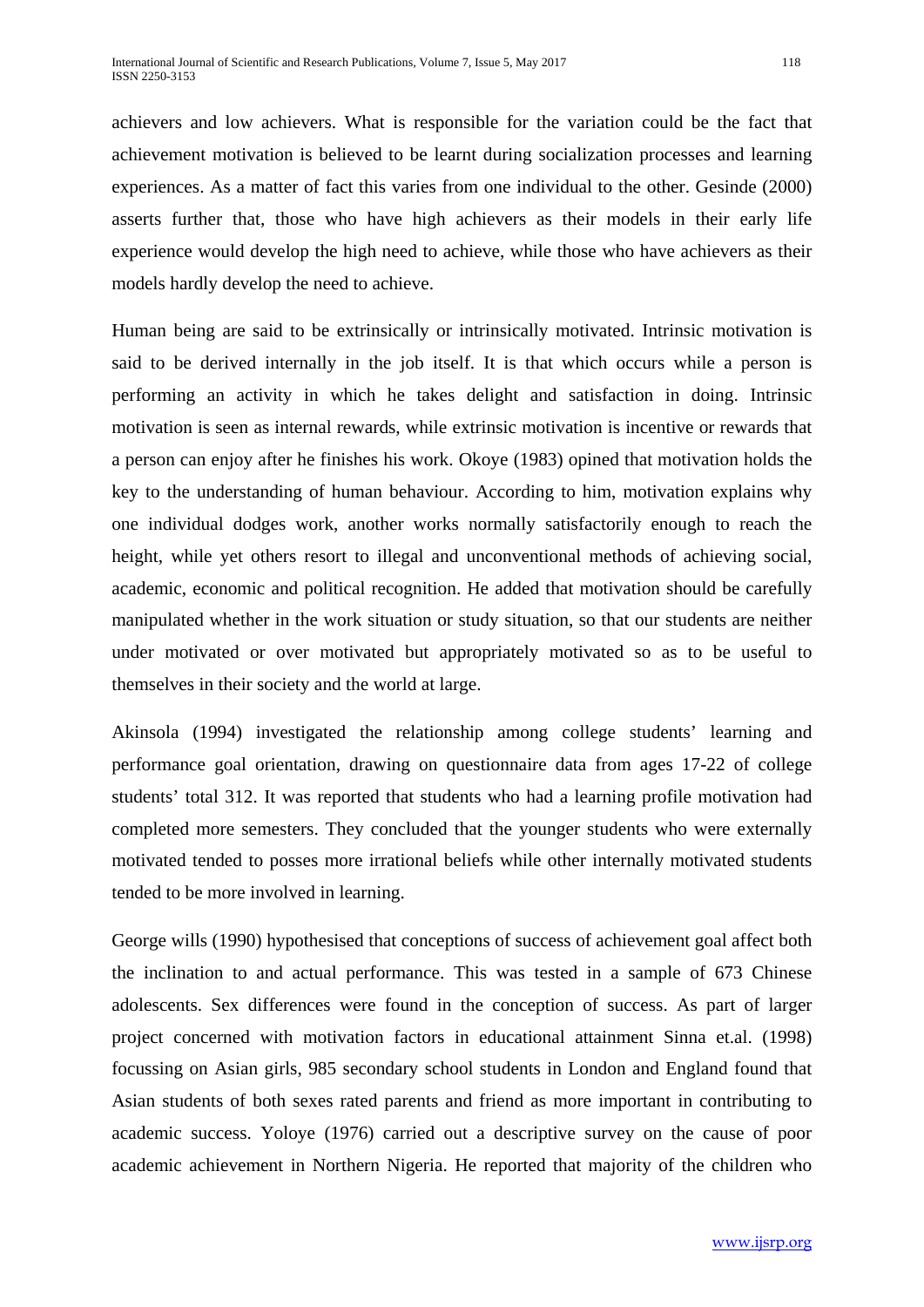were labelled as backward or unintelligent to school were good, but they were handicapped by physical characteristics such as defective vision, learning defect and other preventable diseases. Bridgeman (1978) reported that standard school achievement test is somewhat predictive of later academic performance.

Bank and Finlapson (1980) found that successful students were found to have significantly higher motivation for achievement than unsuccessful students. Moreover, (Johnson, 1996; Skaalvik and Skaalvik, 2004) revealed significant relationship between academic performance and motivation. In Nigeria, a study carried out by Akinsola (1994) on academic motivation using 276 students revealed that there is an agreement between academic performance and motivation.

# **Objective of the Study**

The study sought to explain learning outcomes in senior secondary mathematics in terms of academic motivating students towards academic gains in the subject.

## **Hypotheses**

- **1. Hypotheses**  $H_0$  There are no significant relationship between the impact of motivation and academic performance of male and female students in mathematics.
- **2. Hypotheses**  $H_0$  There are no significant relationship between the academic performance and highly motivated and lowly motivated students in mathematics achievement test.

# **Methodology**

The causal-comparative model was used by investigator this ex post facto design research investigation. Using this model, the investigator hypothesizes the independent variable and then compares two groups, an experimental group (E) which has been exposed to the presumed independent variable X (Motivation) and a control group (C) which has not. (The dashed line in the model shows that the comparison groups E and C are not equated by random assignments).

| <b>Groups</b> | Independent variable | <b>Dependent</b> |  |  |
|---------------|----------------------|------------------|--|--|
| variable      |                      |                  |  |  |
| E             |                      |                  |  |  |
| C             |                      |                  |  |  |
|               |                      |                  |  |  |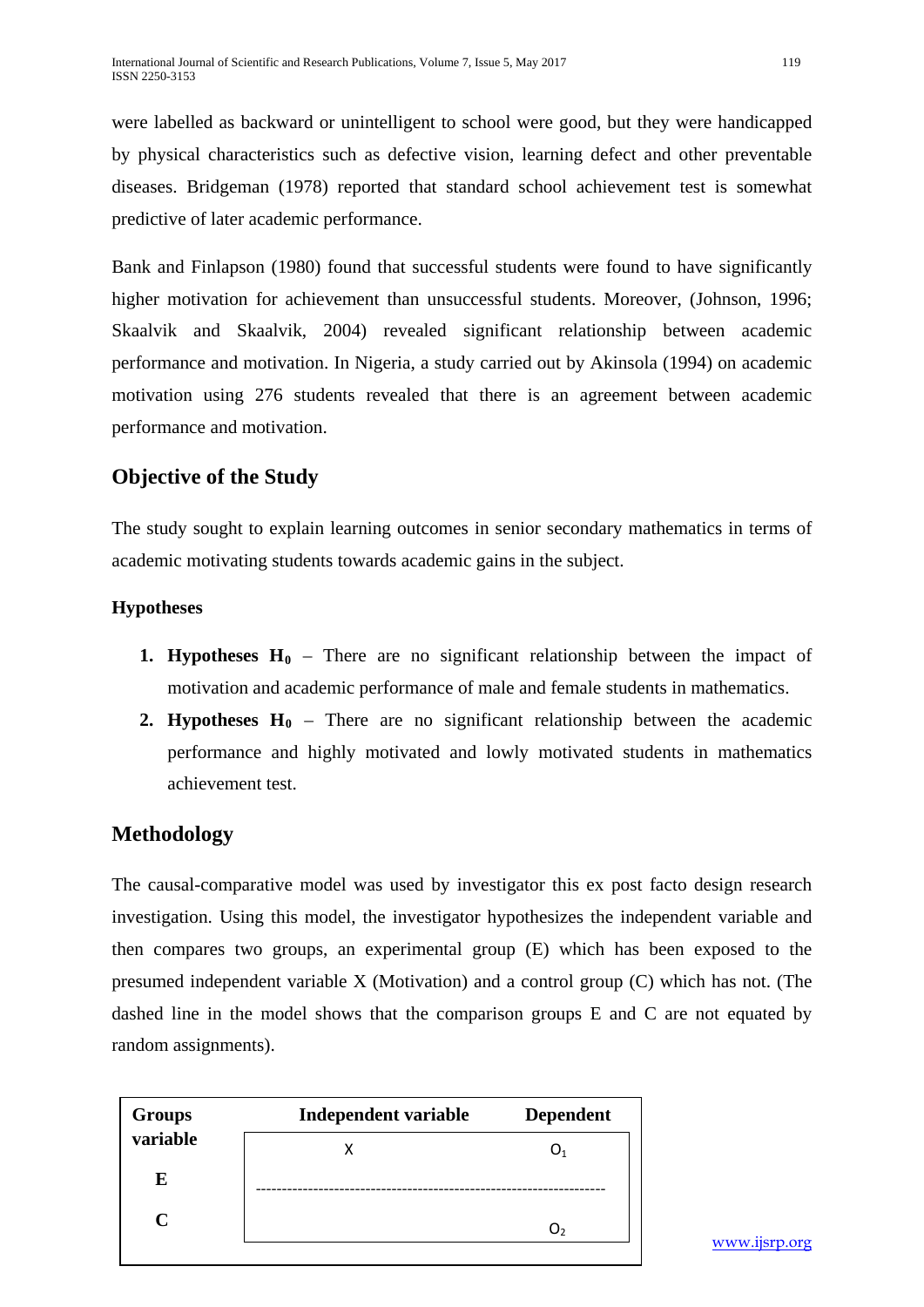$O_1$  – **Academic Achievement**  $O_2$  – **Learning Outcomes in Mathematics** 

#### **1. Research Design**

This study used the survey design which involves the collection of data at current status for description of phenomena, without deliberate effort to control the variables. The study adopted the expo-facto type using the descriptive survey design type. This research is an ex-post facto design in the sense that the researcher does not have direct control over independent variable because their manifestations have already occurred or because they are inherently not manipulable. The investigator therefore examined the impact of academic motivation (independent variable) on type II schools grade 9 (early adolescent) student academic achievement in Mathematics (dependent variable).

#### **2. Population and Sample**

A simple survey design was adopted for this study. The study was directed at the population of senior secondary type II School; grade 9 (early adolescent) students in Paddiruppu zone. The target population for the study comprised all the students in junior secondary students in grade 9 in Paddiruppu educational zone. This zone is one of the 14 zones in eastern province in Sri Lanka. It has cultural and educational similarities with the other zone in the eastern province of Sri Lanka. The schools in Paddiruppu zone were stratified into semi-urban and rural schools. There is no urban school situated in this zone. A stratified random sample of 10type 2 schools (5 semi-urban and 5 rural schools were used) was selected for this study. A stratified random sample procedure was used to select semi-urban and rural type 2 school from the list of schools in the Paddiruppu zone. Equal number of semi-urban and rural schools was chosen. From each of these selected schools, 30 students were randomly selected to make a total of 300 respondents that constituted the sample for this study and included male and female students. The average age of the students is 14.0 (early adolescent). The schools situated in area served by semi-urban and rural were considered by Piradesasaba. Other variables considered in the study are extent of motivation at two levels that is highly motivated and less motivated students.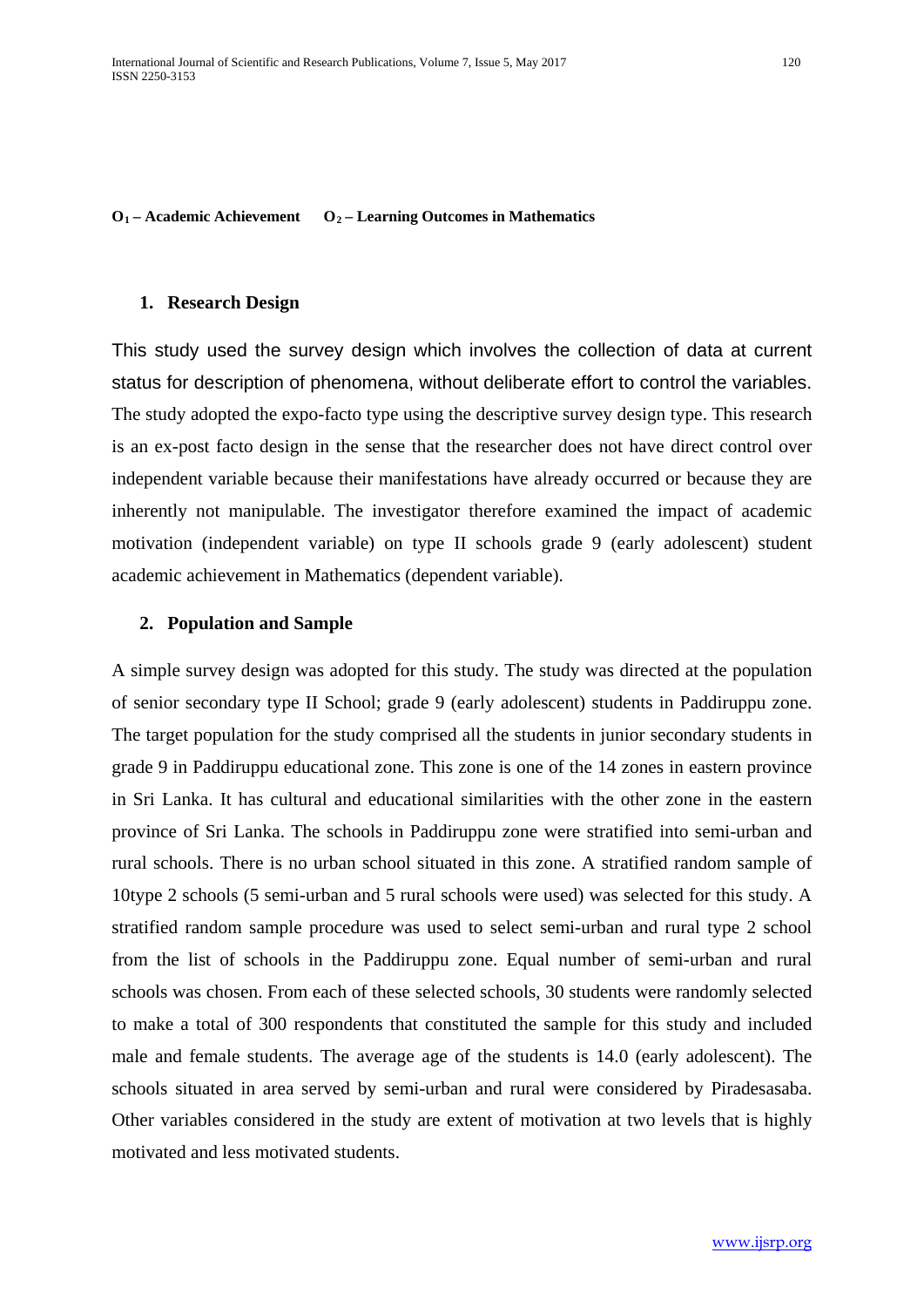## **3. Instrumentation**

The following research instruments were selected and used in the study. The main instrument for collecting data was a questionnaire. The questionnaire was selected as the chief method because of its many advantages. It gives maximum coverage of the field of study, in comparison with other tools of student's motivational aspects. A modified instrument tagged Motivation for Academic Performance Questionnaire (MAPQ - Standard) was used to gathered data on the study. Items in the instrument were adapted from Motivation for Occupational Preference Scale (MOPS - Standard) by Bakare, (1977) and Motivation for Academic Study Scale (MASS - Standard) by Osiki, (2001). The instrument was divided into two parts. It consists of section A which is made up of 10 questions dealing with the participants demographic information like sex, age, class, name of school etc; while the section B contain the items. It was a thirty items scale of likert type question format (five point scale) with response ranged from strongly agree 5, to strongly disagree 1. To ascertain the reliability of the instrument after modification, it was administered on 25 respondents who were secondary type II School students selected from another two secondary type II schools which were not part of the study sample. The reliability co-efficient yield an  $r = 0.79$ through cronbach alpha. All the items in the instrument were really very relevant to the content of the study. Data on academic performance were gathered through mid year examination test in mathematics, in July 2016. This common examination mathematic question paper has been prepared and constructed by special mathematic consultant (In Service Advisor - ISA), resource centre, batticaloa district. The reliability of the instrument was found to be 0.81 using test re-test reliability method of two weeks interval.

## **Data Collection, Analysis and Results**

All the 300 participants were administered the Motivation for Academic Performance Questionnaire (MAPQ). The mathematics teachers in the participating schools assisted during the administration of the instruments. Instruction on how to respond to the questionnaire was read to the participants. This ensures its proper filling. Data collection was done immediately after the administration and all the response sheets were retrieved from the respondents. Out of 300 questionnaires administered, 286 were valid for the analysis on the study. After completed this activities the respondents mathematics achievement marks (Mid year zonal examination, in July 2016) received from respective subject teacher according to the marks schedule, who were participated this study.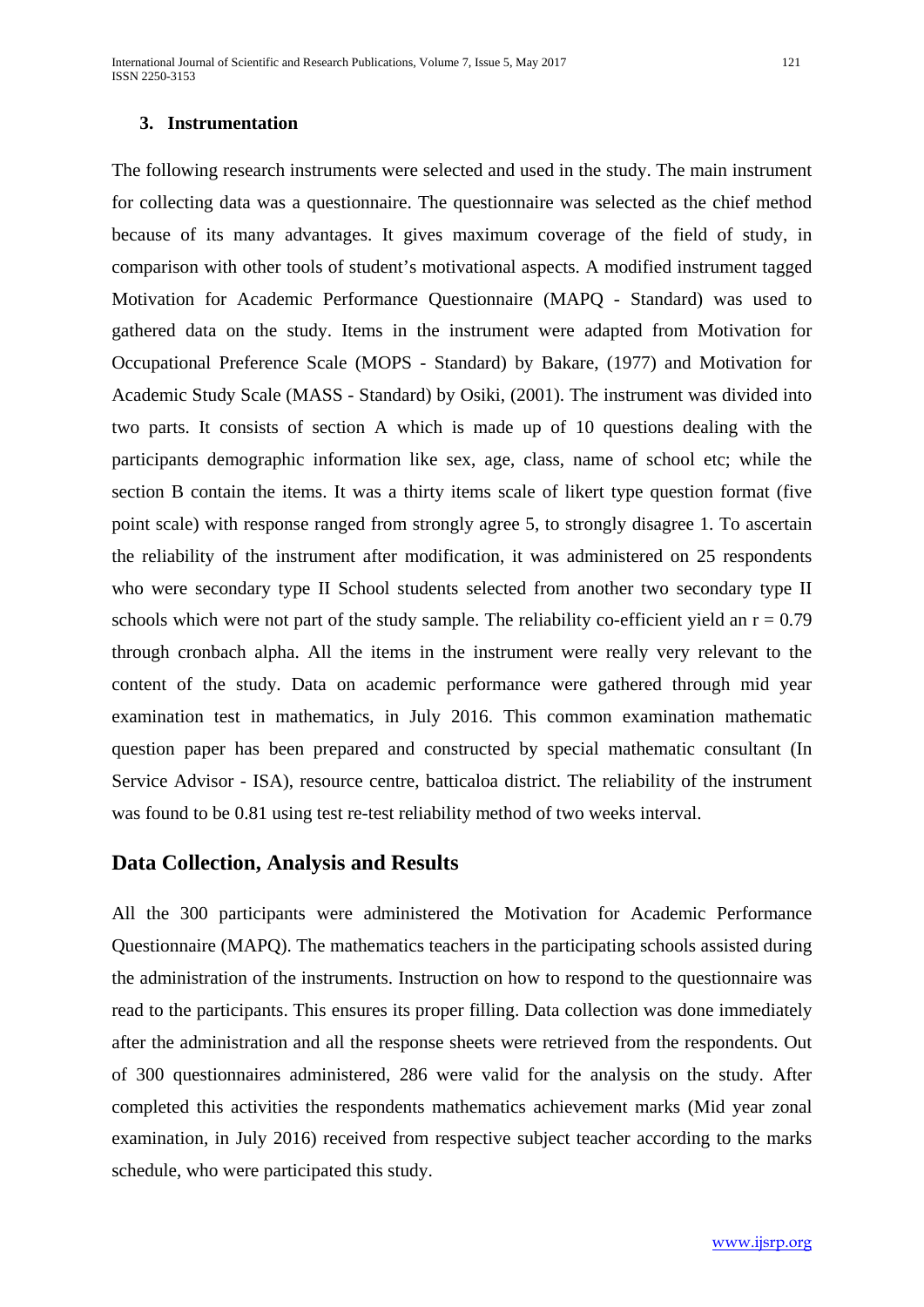Data collected on the study were analysed using inferential statistics which includes; student t-test and analysis of variance (ANOVA). Specially, the study provided answers to two research hypotheses. The sequence of the presentation of the results is in accordance with that of the hypotheses. In this study, two null hypotheses were tested for significance level at 0.05 margin of error. The results of the study were presented in tables below.

The first hypothesis states that there is no significant relationship between the impact of motivation and academic performance of male and female students in mathematics. Table 1 presents the results of the analysis conducted on the impact of academic motivation on academic achievement in mathematics based on gender. The results clearly reveals that significance relationship exists in the academic achievement of male and female student in mathematics with, t. calculated value = 8.9; t. critical value = 1.96; df= 284; at 0.05 level. Which means this hypothesis is rejected.

**Table 1: t – test showing the mean difference in the impact of academic motivation on academic achievement of male and female students in mathematics.**

| Gender | N   | M     | <b>SD</b> | Df  | $t -$      | t-critical | Decision |
|--------|-----|-------|-----------|-----|------------|------------|----------|
|        |     |       |           |     | calculated | value      |          |
|        |     |       |           |     | value      |            |          |
| Male   | 129 | 36.62 | 13.79     | 284 | 9.16       | 1.96       |          |
| Female | 157 | 42.48 | 15.47     |     |            |            | $S^*$    |

S\* - Significant at 0.05.

The second hypothesis states that there is no significant relationship between the academic performance and highly motivated and lowly motivated students in mathematics achievement test. Table 2 shows academic achievement measured alongside extent of motivation. The results reveals that there is significant relationship between in the academic achievement of highly motivated and lowly motivated students in mathematics with, t. calculated value  $= 7.9$ ; t critical value  $= 1.96$ ; df $= 284$ ; at 0.05 level.

Table 3 shows that significance on gender and academic achievement as clearly stated. The calculated F-ratio is 21.67.

**Table 2 : t – test showing mean difference summary of academic achievement of Highly motivated and Lowly motivated students in mathematics.**

| ---<br>$\cdot$ and $\cdot$<br>. |  | , ו<br>.<br>$-$ | $\sim$ $\sim$<br>ມມ | $\sim$<br>້ |  |  | ОЕ<br>" |
|---------------------------------|--|-----------------|---------------------|-------------|--|--|---------|
|---------------------------------|--|-----------------|---------------------|-------------|--|--|---------|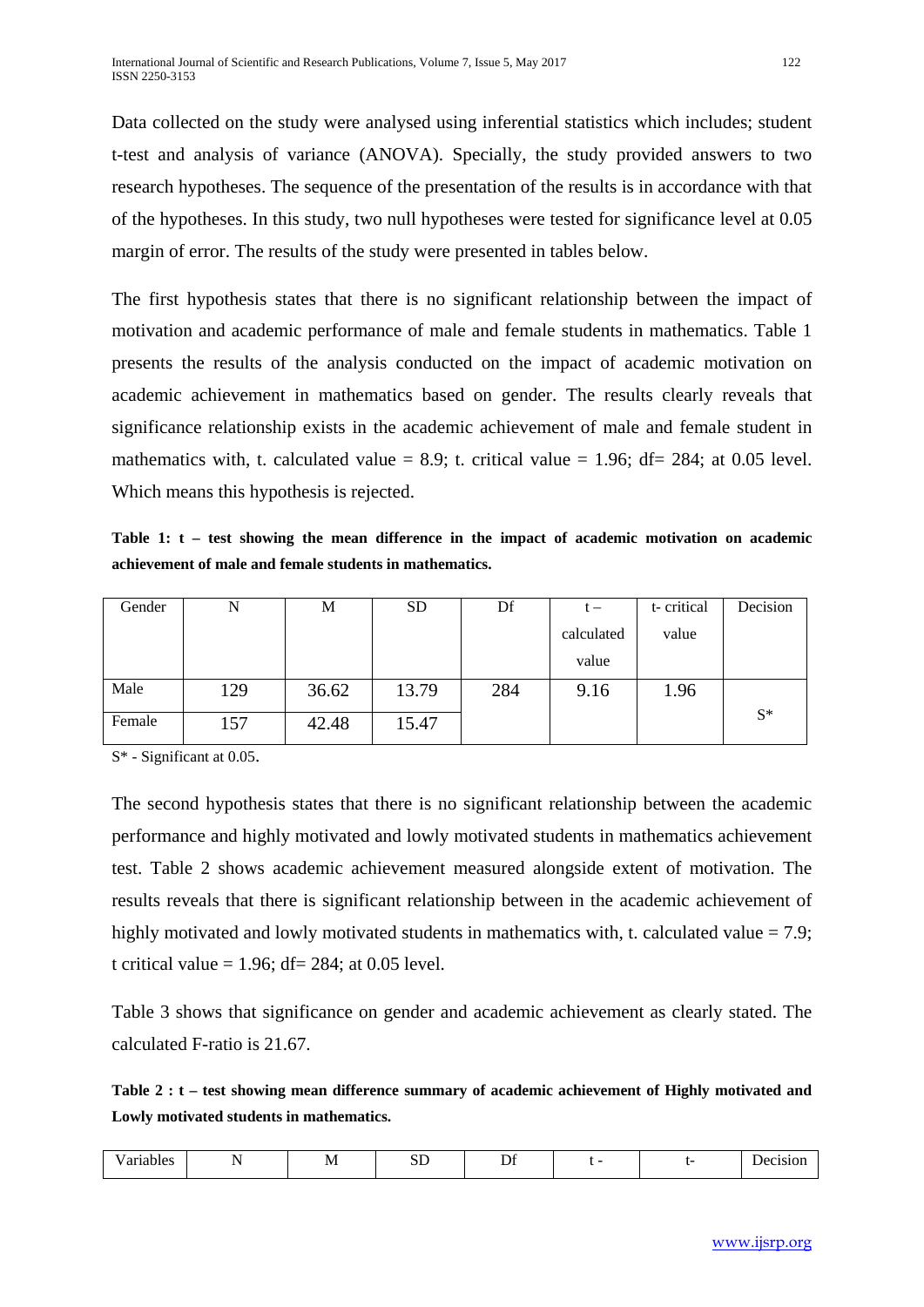|            |     |       |       |     | calculated | critical value |       |
|------------|-----|-------|-------|-----|------------|----------------|-------|
|            |     |       |       |     | value      |                |       |
| <b>HMS</b> | 121 | 34.73 | 19.84 | 284 | 7.9        | 1.96           |       |
| <b>LMS</b> | 165 | 13.92 | 9.63  |     |            |                | $S^*$ |

**S\* - Significant at 0.05**

HMS – Highly Motivated Students, LMS – Lowly Motivated Students.

**Table 3: ANOVA Source Table of Summary of Gender Difference and Academic Achievement in Mathematics.**

| Source of | SS     | Df  | MS    | F-ratio | F-critical |
|-----------|--------|-----|-------|---------|------------|
| Variation |        |     |       |         |            |
| Between   | 231269 |     | 86385 |         |            |
| Within    | 14655  | 284 | 34.52 | 21.67   | 3.63       |
| Total     | 245924 | 285 |       |         | $S^*$      |

**S\* - Significant at 0.05**

## **Discussion, Suggestion and Recommendation**

## **1. Discussion**

The result of the first hypothesis, which compares the impact of academic motivation on academic achievement of secondary type II school students in mathematics using gender as a variable of interest is found to be significant. The finding shows that motivation has impact on academic achievement of secondary type II school students in mathematics with respect to gender. This finding is in disagreement with Siana et.al, (1998) findings that Sri Lankan students of both sexes rated parents and friends as more important in contributing to academic success. The variation in the present result on this study and that of Siana et.al, (1998) may be connected with the issue of environment. While the present study was conducted in Batticaloa, Sri Lanka. His study was conducted in Asia. Meanwhile, one thing that should be very clear is the fact that success in school subject or academic generally depend on many motivating factors. The issue of gender is part of it likewise parental involvement/support and or peer influences. All these should not be underrated because they are factor that can make or mar student achievement in school.

The result of the second hypothesis shows that secondary type II School students differ significantly in their academic achievement based on the extent to which they are motivated.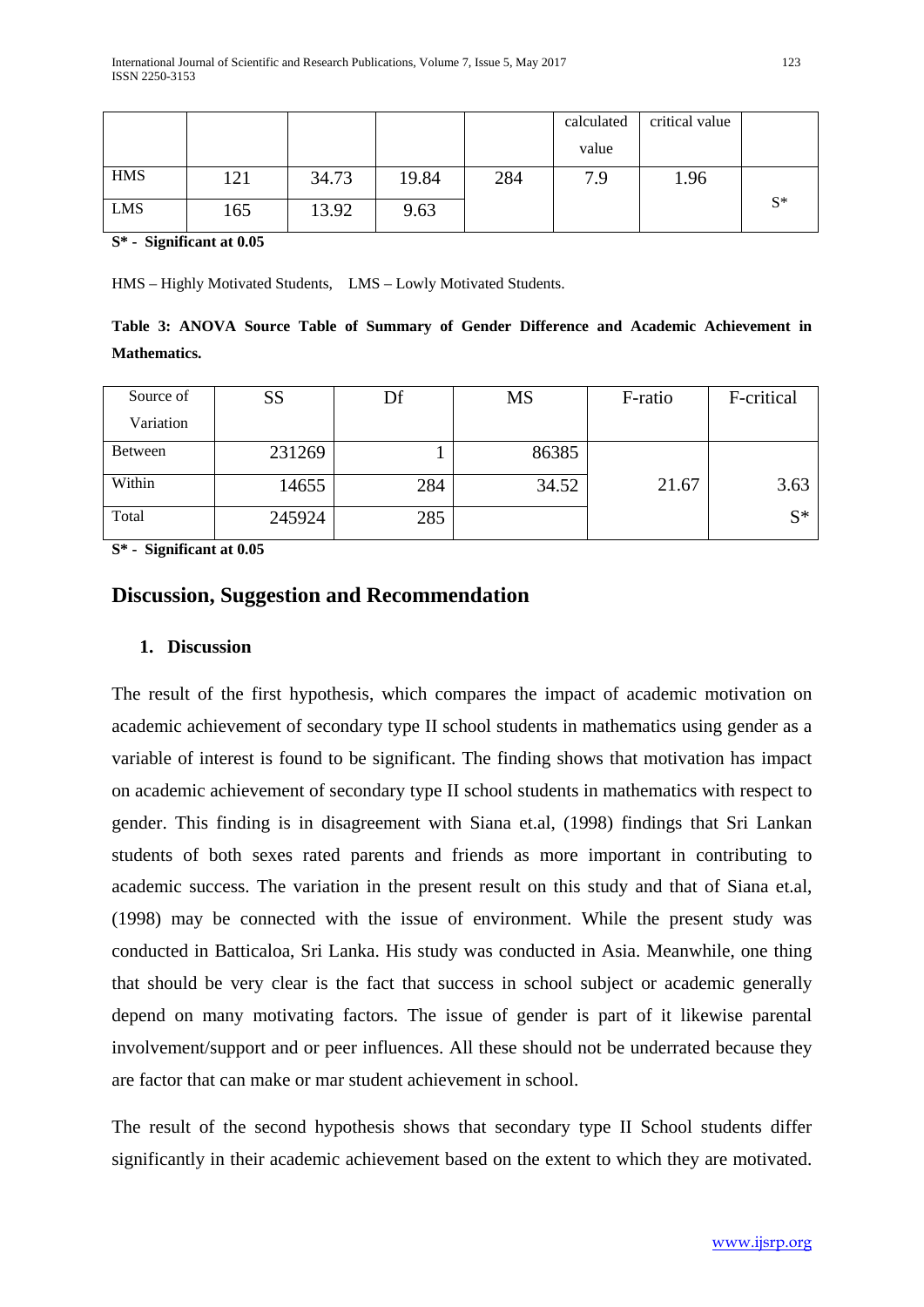The results reveal that highly motivated students perform better academically than the lowly motivated students. This finding corroborates that of Bank and Finlapson's (1980) finding who stressed that successful students have significant higher motivation for achievement than unsuccessful students. Similarly, the report by Johnson (1996) that academic achievement is highly correlated with student's motivation lends a good support to the present findings. With reference to the position of (Ayotola, 1998), that when pupils express lack of interest in the subject, it affects the way they react or listen to the teacher. It can be said interest and attitude of learner towards a particular subject matters a lot. This is because these two constructs according to the author are high motivating factor which can lead to better achievement on the part of the learner. Good attitude and better interest learners display particularly in mathematics serve as an encouragement even to the teacher. And this can help the teacher a lot to disseminate his teaching to the best of his ability and knowledge making use of all available resources rather than resorting to the use of chalk and talk when learners show no interest or negative attitude. Moreover, when the students display good attitude and better interest in mathematics, the teacher is motivated and this may cause him to forget whatever hindrances to the teaching of the subject from his own part. Good impartation of mathematics knowledge on the part of the teacher ; couple with student's interest in the subject and the display of positive attitude as earlier pointed out, are good motivating factors which when combine together is assumed will result to better achievement in mathematics.

## **2. Suggestions**

From all views, discussed in the literature review, some of the suggestions use can bring out as ways of motivating students to learn are;

- Make mathematics teaching interesting.
- Individual differences in ability, background and attitude must be taken into consideration.
- Enhance learners feeling of esteem by arranging varieties of learning experiences according to Biehler and Snowman (1986); "Try to send your students away from your institution anxious to use what they have been taught and eager to learn more by associating subjects with liked and admired situations, things or individuals and also arranging conditions so that students feel comfortable when in the presence of a subject".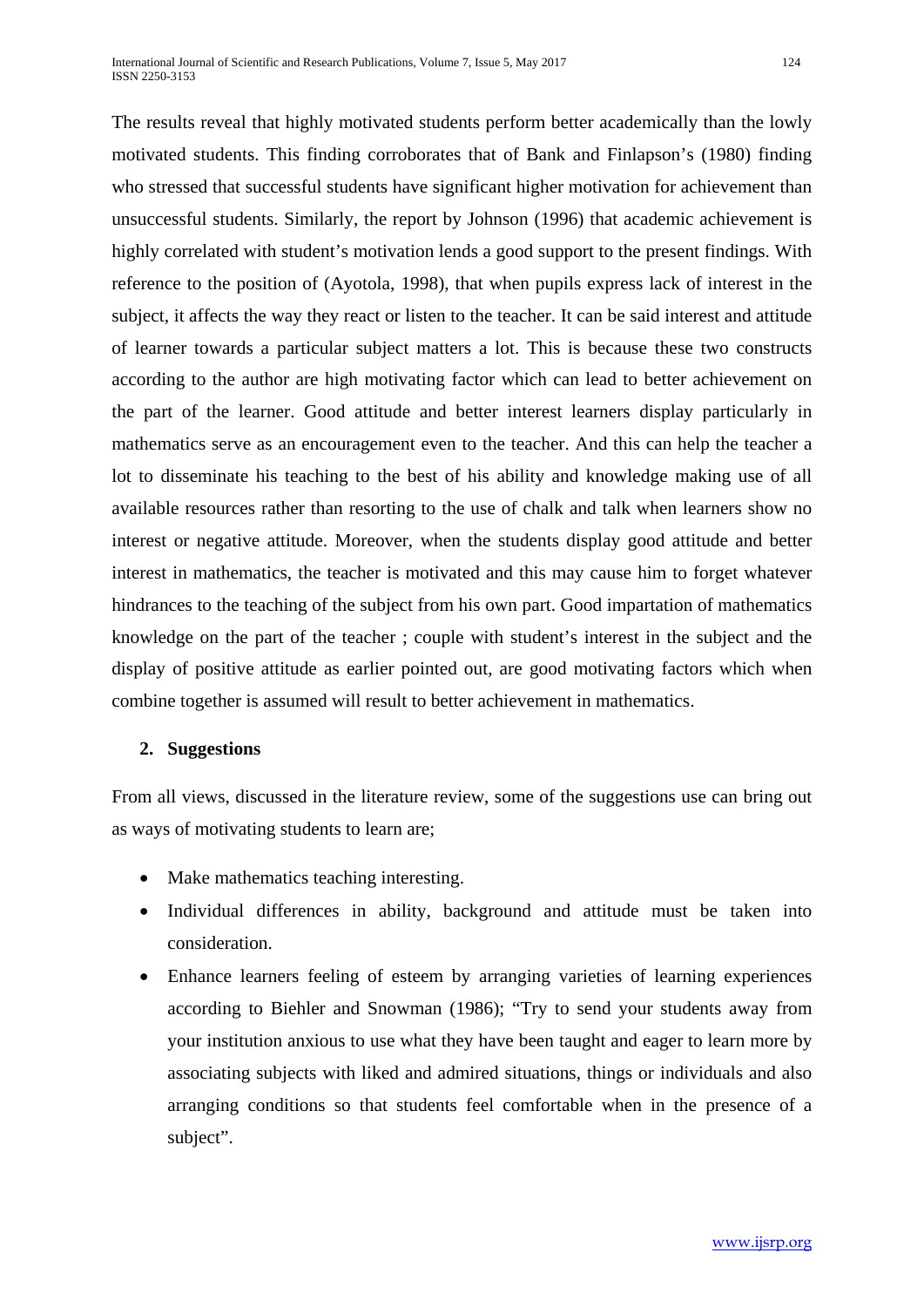All these suggestion must however be transformed into actual practice within the framework of the school curriculum. More especially, with the case of mathematics education, these suggestions could be guidelines in deciding the types of methods/strategies or instructional materials/media, which could be used in motivating pupils to learn mathematics.

## **3. Recommendation**

The findings reported in this study justify the importance of motivation to academic performance. The findings have implications for the teachers of mathematics that they should try as much as they could to motivate their students during the course of instructions. The parents as well as the government should engage in programmes that can motivate the students to improve their academic performance. It is therefore, hoped that these findings will serve as resource materials for mathematics educators, mathematicians, school authorities psychologists, counsellors, government, parents and significant others who are connected with the academic progress of the students.

# **Bibliography**

Aire, J.E., and Tella, Yinka.(2003) *The Impact of Motivation on Student's School Academic Performance in Nigeria,* Journal of Personality Study and Group Behaviour, 23(1) : 107- 114.

Akinsola, M.K., and Jijani, R.O.(1999) *The Relationship between Mathematics Self-Concept and Achievement in Mathematics*, Nigerian Journal of Applied Psychology. 5(12) , 260-267.

Alele-Williams, G.(1988) *Keynote Address Delivered at the Silver Jubilee Meeting of Mathematics Association of Nigeria (MAN),* Abacus, 18(1) ,56-64.

Aremu, Ayotola.(1998) *Motivating Learners for more Effective Achievement in Mathematics, Nigerian*. Journal of Applied Psychology, 4(1) ,27-34.

Bakare, C.G.M.(1997) *Motivation for Occupational Preference Scale*. Psycho-Educational Research Publication,

Bank, C., and Finlapson, W. (1980) *Successful Motivation of Students in Academic Activities in McClelland*, D.C. Appleton – Century-Crafts.